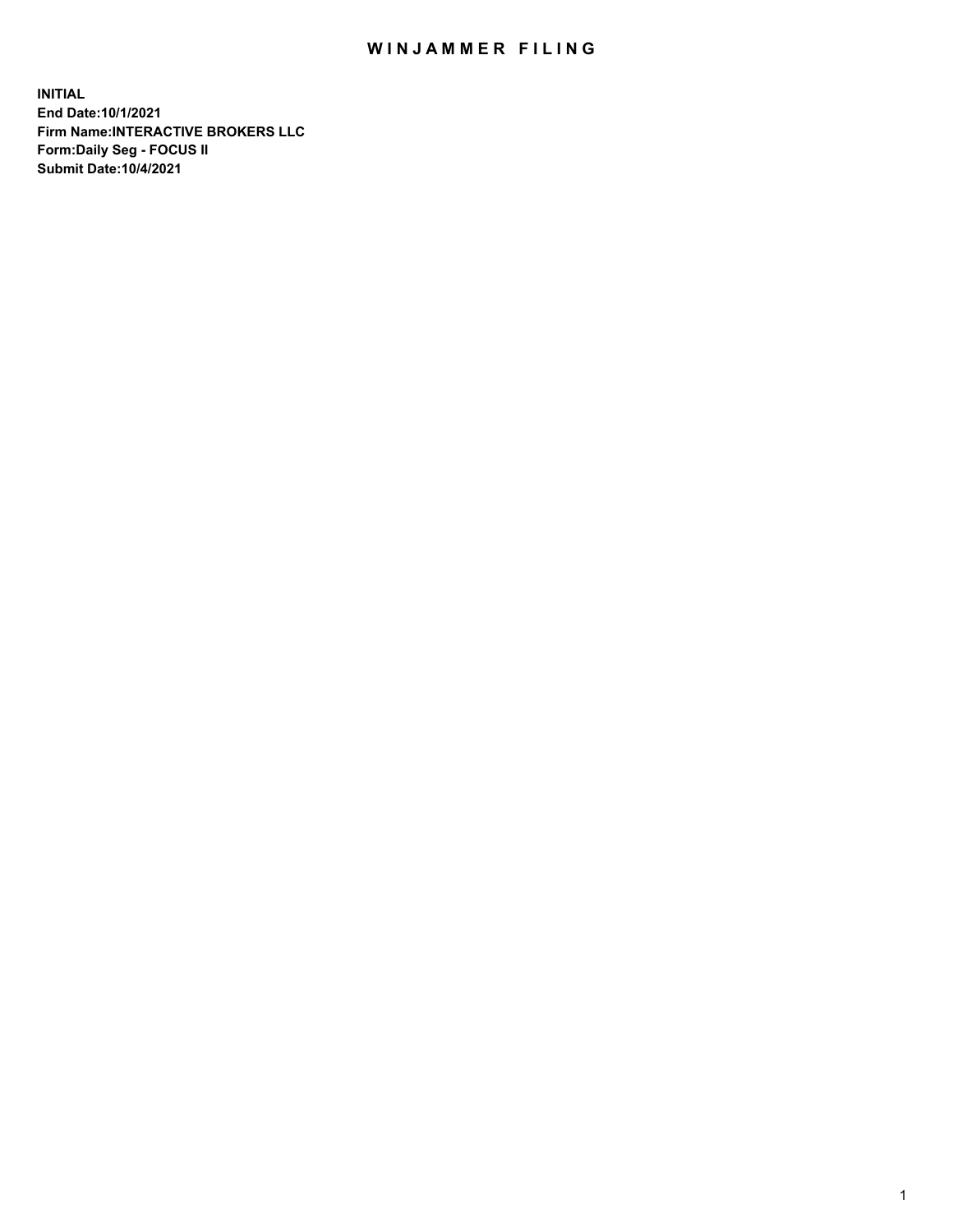**INITIAL End Date:10/1/2021 Firm Name:INTERACTIVE BROKERS LLC Form:Daily Seg - FOCUS II Submit Date:10/4/2021 Daily Segregation - Cover Page**

| Name of Company                                                                                                                                                                                                                                                                                                                | <b>INTERACTIVE BROKERS LLC</b>                                                                  |
|--------------------------------------------------------------------------------------------------------------------------------------------------------------------------------------------------------------------------------------------------------------------------------------------------------------------------------|-------------------------------------------------------------------------------------------------|
| <b>Contact Name</b>                                                                                                                                                                                                                                                                                                            | James Menicucci                                                                                 |
| <b>Contact Phone Number</b>                                                                                                                                                                                                                                                                                                    | 203-618-8085                                                                                    |
| <b>Contact Email Address</b>                                                                                                                                                                                                                                                                                                   | jmenicucci@interactivebrokers.c<br>om                                                           |
| FCM's Customer Segregated Funds Residual Interest Target (choose one):<br>a. Minimum dollar amount: ; or<br>b. Minimum percentage of customer segregated funds required:% ; or<br>c. Dollar amount range between: and; or<br>d. Percentage range of customer segregated funds required between: % and %.                       | $\overline{\mathbf{0}}$<br>$\overline{\mathbf{0}}$<br>155,000,000 245,000,000<br>0 <sub>0</sub> |
| FCM's Customer Secured Amount Funds Residual Interest Target (choose one):<br>a. Minimum dollar amount: ; or<br>b. Minimum percentage of customer secured funds required:% ; or<br>c. Dollar amount range between: and; or<br>d. Percentage range of customer secured funds required between:% and%.                           | $\overline{\mathbf{0}}$<br>$\overline{\mathbf{0}}$<br>80,000,000 120,000,000<br>0 <sub>0</sub>  |
| FCM's Cleared Swaps Customer Collateral Residual Interest Target (choose one):<br>a. Minimum dollar amount: ; or<br>b. Minimum percentage of cleared swaps customer collateral required:% ; or<br>c. Dollar amount range between: and; or<br>d. Percentage range of cleared swaps customer collateral required between:% and%. | $\overline{\mathbf{0}}$<br><u>0</u><br>0 <sub>0</sub><br>00                                     |

Attach supporting documents CH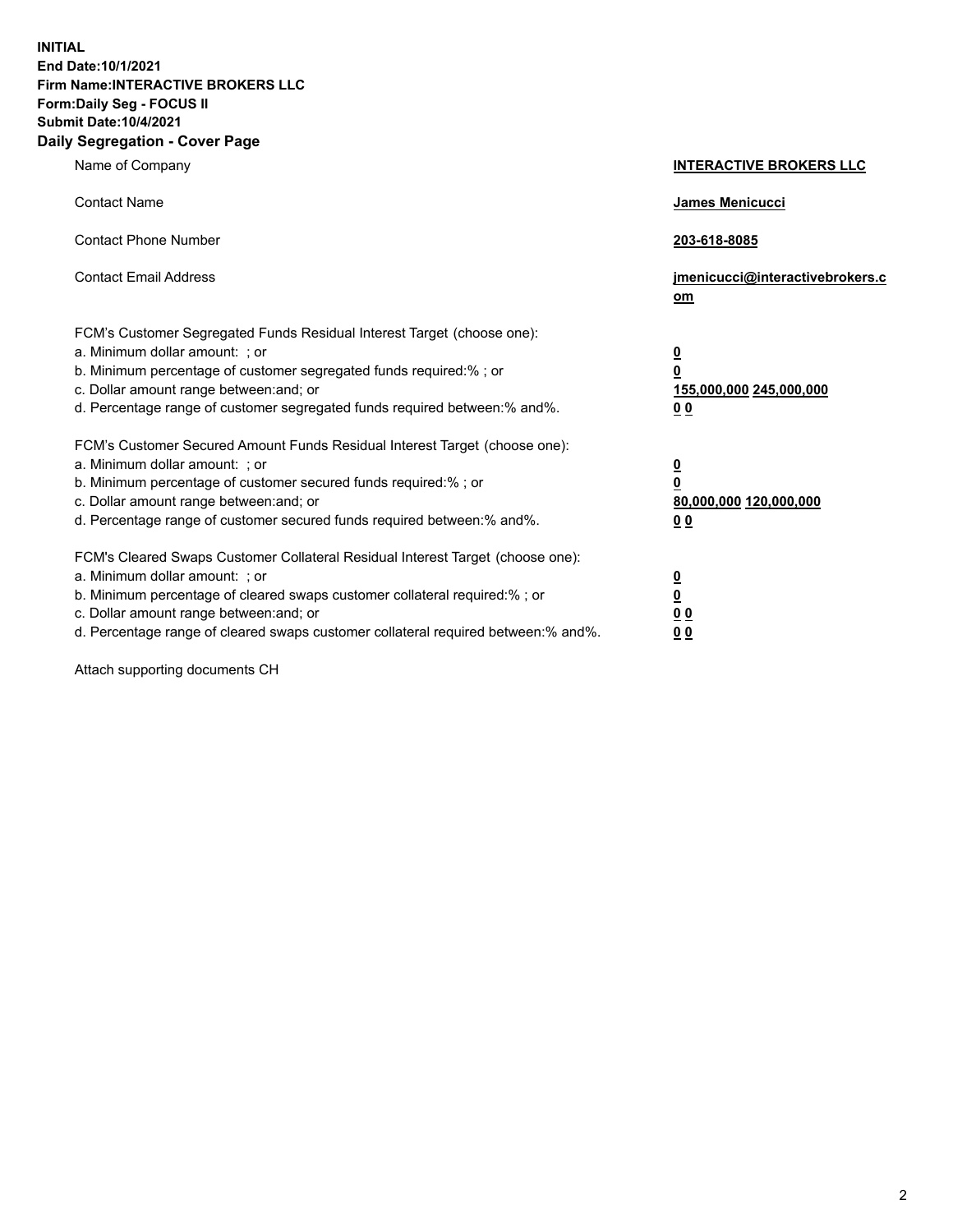## **INITIAL End Date:10/1/2021 Firm Name:INTERACTIVE BROKERS LLC Form:Daily Seg - FOCUS II Submit Date:10/4/2021 Daily Segregation - Secured Amounts**

|     | Daily Segregation - Secured Amounts                                                                        |                                                       |
|-----|------------------------------------------------------------------------------------------------------------|-------------------------------------------------------|
|     | Foreign Futures and Foreign Options Secured Amounts                                                        |                                                       |
|     | Amount required to be set aside pursuant to law, rule or regulation of a foreign                           | $0$ [7305]                                            |
|     | government or a rule of a self-regulatory organization authorized thereunder                               |                                                       |
| 1.  | Net ledger balance - Foreign Futures and Foreign Option Trading - All Customers                            |                                                       |
|     | A. Cash                                                                                                    | 514,301,864 [7315]                                    |
|     | B. Securities (at market)                                                                                  | $0$ [7317]                                            |
| 2.  | Net unrealized profit (loss) in open futures contracts traded on a foreign board of trade                  | -8,314,556 [7325]                                     |
| 3.  | Exchange traded options                                                                                    |                                                       |
|     | a. Market value of open option contracts purchased on a foreign board of trade                             | 105,245 [7335]                                        |
|     | b. Market value of open contracts granted (sold) on a foreign board of trade                               | -17,975 [7337]                                        |
| 4.  | Net equity (deficit) (add lines 1. 2. and 3.)                                                              | 506,074,578 [7345]                                    |
| 5.  | Account liquidating to a deficit and account with a debit balances - gross amount                          | 6,371 [7351]                                          |
|     | Less: amount offset by customer owned securities                                                           | 0 [7352] 6,371 [7354]                                 |
| 6.  | Amount required to be set aside as the secured amount - Net Liquidating Equity                             | 506,080,949 [7355]                                    |
|     | Method (add lines 4 and 5)                                                                                 |                                                       |
| 7.  | Greater of amount required to be set aside pursuant to foreign jurisdiction (above) or line                | 506,080,949 [7360]                                    |
|     | 6.                                                                                                         |                                                       |
|     | FUNDS DEPOSITED IN SEPARATE REGULATION 30.7 ACCOUNTS                                                       |                                                       |
| 1.  | Cash in banks                                                                                              |                                                       |
|     | A. Banks located in the United States                                                                      | 170,310,035 [7500]                                    |
|     | B. Other banks qualified under Regulation 30.7                                                             | 0 [7520] 170,310,035 [7530]                           |
| 2.  | Securities                                                                                                 |                                                       |
|     | A. In safekeeping with banks located in the United States                                                  | 270,985,450 [7540]                                    |
|     | B. In safekeeping with other banks qualified under Regulation 30.7                                         | 0 [7560] 270,985,450 [7570]                           |
| 3.  | Equities with registered futures commission merchants                                                      |                                                       |
|     | A. Cash                                                                                                    | $0$ [7580]                                            |
|     | <b>B.</b> Securities                                                                                       | $0$ [7590]                                            |
|     | C. Unrealized gain (loss) on open futures contracts                                                        | $0$ [7600]                                            |
|     | D. Value of long option contracts                                                                          | $Q$ [7610]                                            |
|     | E. Value of short option contracts                                                                         | 0 [7615] 0 [7620]                                     |
| 4.  | Amounts held by clearing organizations of foreign boards of trade                                          |                                                       |
|     | A. Cash                                                                                                    | $0$ [7640]                                            |
|     | <b>B.</b> Securities                                                                                       | $Q$ [7650]                                            |
|     | C. Amount due to (from) clearing organization - daily variation                                            | $0$ [7660]                                            |
|     | D. Value of long option contracts                                                                          | $0$ [7670]                                            |
|     | E. Value of short option contracts                                                                         | 0 [7675] 0 [7680]                                     |
| 5.  | Amounts held by members of foreign boards of trade                                                         |                                                       |
|     | A. Cash                                                                                                    | 192,390,973 [7700]                                    |
|     | <b>B.</b> Securities                                                                                       | $0$ [7710]                                            |
|     | C. Unrealized gain (loss) on open futures contracts                                                        | $-6,681,912$ [7720]                                   |
|     | D. Value of long option contracts                                                                          | 105,245 [7730]                                        |
|     | E. Value of short option contracts                                                                         | <mark>-17,975</mark> [7735] <b>185,796,331</b> [7740] |
| 6.  | Amounts with other depositories designated by a foreign board of trade                                     | 0 [7760]                                              |
| 7.  | Segregated funds on hand                                                                                   | $0$ [7765]                                            |
| 8.  | Total funds in separate section 30.7 accounts                                                              | 627,091,816 [7770]                                    |
| 9.  | Excess (deficiency) Set Aside for Secured Amount (subtract line 7 Secured Statement<br>Page 1 from Line 8) | 121,010,867 [7380]                                    |
| 10. | Management Target Amount for Excess funds in separate section 30.7 accounts                                | 80,000,000 [7780]                                     |
| 11. | Excess (deficiency) funds in separate 30.7 accounts over (under) Management Target                         | 41,010,867 [7785]                                     |
|     |                                                                                                            |                                                       |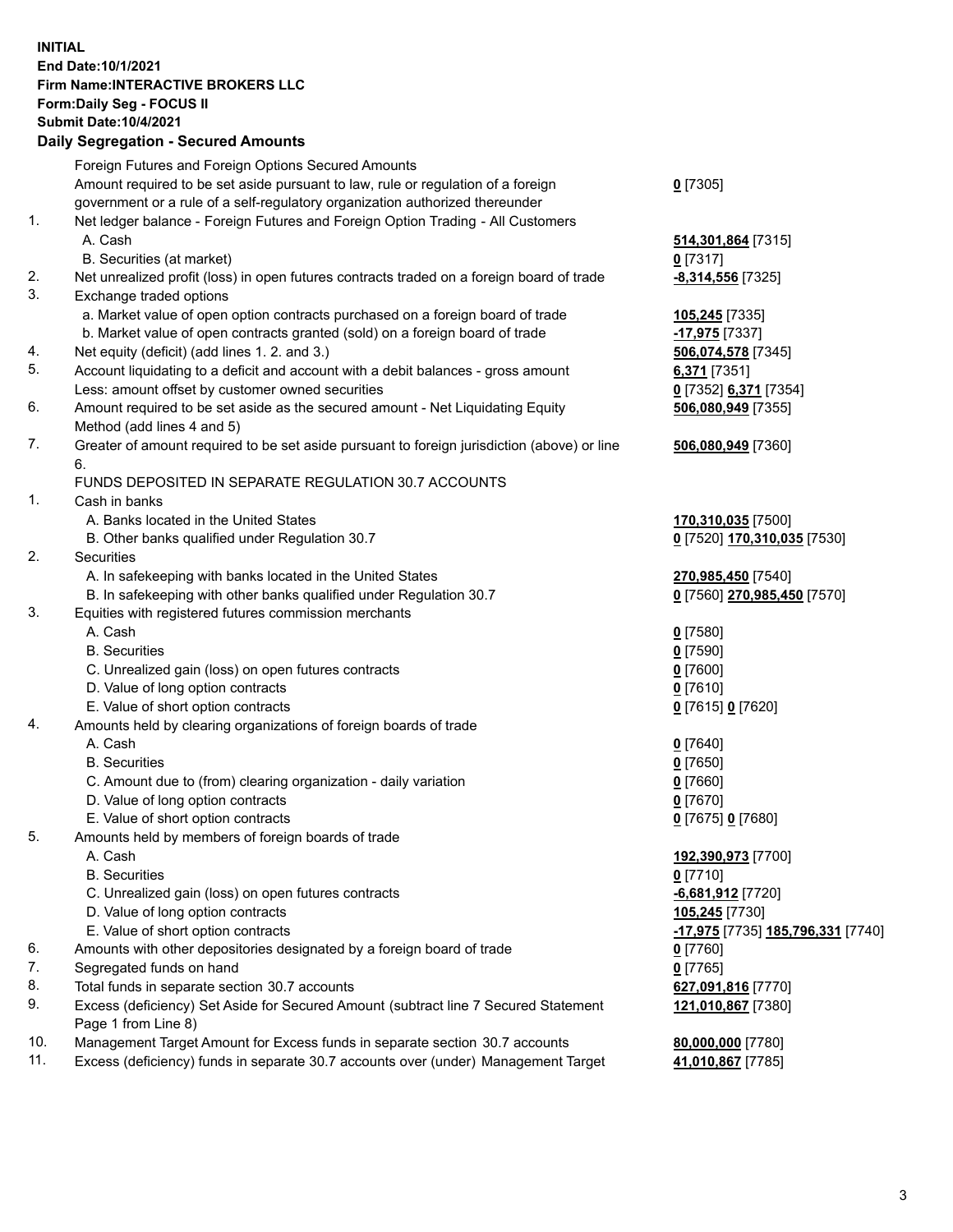**INITIAL End Date:10/1/2021 Firm Name:INTERACTIVE BROKERS LLC Form:Daily Seg - FOCUS II Submit Date:10/4/2021 Daily Segregation - Segregation Statement** SEGREGATION REQUIREMENTS(Section 4d(2) of the CEAct) 1. Net ledger balance A. Cash **6,981,390,169** [7010] B. Securities (at market) **0** [7020] 2. Net unrealized profit (loss) in open futures contracts traded on a contract market **277,923,486** [7030] 3. Exchange traded options A. Add market value of open option contracts purchased on a contract market **430,632,097** [7032] B. Deduct market value of open option contracts granted (sold) on a contract market **-338,795,307** [7033] 4. Net equity (deficit) (add lines 1, 2 and 3) **7,351,150,445** [7040] 5. Accounts liquidating to a deficit and accounts with debit balances - gross amount **1,212,346** [7045] Less: amount offset by customer securities **0** [7047] **1,212,346** [7050] 6. Amount required to be segregated (add lines 4 and 5) **7,352,362,791** [7060] FUNDS IN SEGREGATED ACCOUNTS 7. Deposited in segregated funds bank accounts A. Cash **1,821,458,878** [7070] B. Securities representing investments of customers' funds (at market) **3,301,329,425** [7080] C. Securities held for particular customers or option customers in lieu of cash (at market) **0** [7090] 8. Margins on deposit with derivatives clearing organizations of contract markets A. Cash **1,986,681,723** [7100] B. Securities representing investments of customers' funds (at market) **348,697,692** [7110] C. Securities held for particular customers or option customers in lieu of cash (at market) **0** [7120] 9. Net settlement from (to) derivatives clearing organizations of contract markets **24,483,547** [7130] 10. Exchange traded options A. Value of open long option contracts **430,007,185** [7132] B. Value of open short option contracts **-338,372,280** [7133] 11. Net equities with other FCMs A. Net liquidating equity **0** [7140] B. Securities representing investments of customers' funds (at market) **0** [7160] C. Securities held for particular customers or option customers in lieu of cash (at market) **0** [7170] 12. Segregated funds on hand **0** [7150] 13. Total amount in segregation (add lines 7 through 12) **7,574,286,170** [7180] 14. Excess (deficiency) funds in segregation (subtract line 6 from line 13) **221,923,379** [7190] 15. Management Target Amount for Excess funds in segregation **155,000,000** [7194] 16. Excess (deficiency) funds in segregation over (under) Management Target Amount **66,923,379** [7198]

Excess